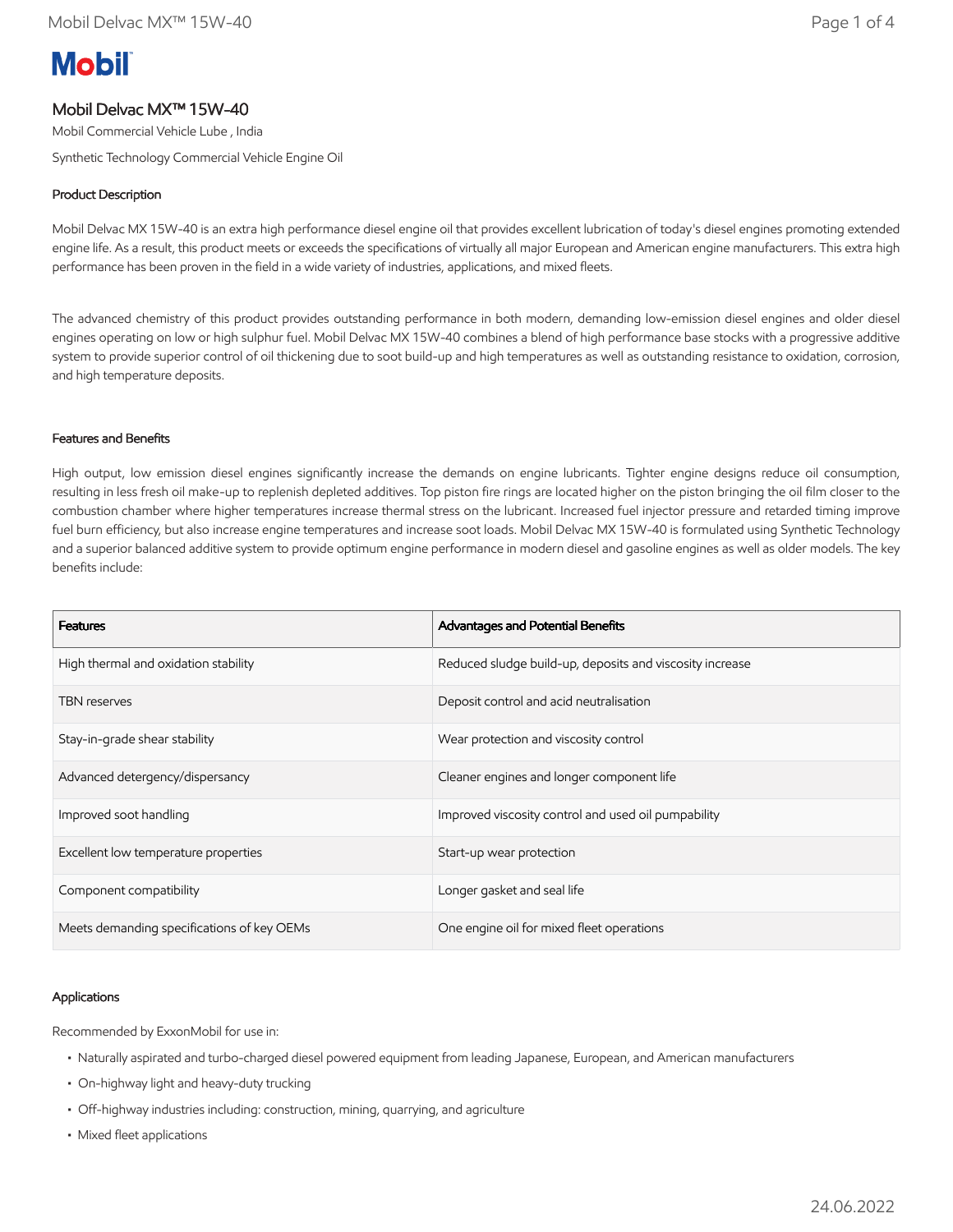# Specifications and Approvals

| This product has the following approvals: |
|-------------------------------------------|
| Mack EO-M Plus                            |
| Mack EO-N                                 |
| MB-Approval 228.3                         |
| MTU Oil Category 2                        |
| <b>RENAULT TRUCKS RLD-2</b>               |
| VOLVO VDS-3                               |

| This product is recommended for use in applications requiring: |
|----------------------------------------------------------------|
| ACEA B2                                                        |
| API CG-4                                                       |
| API CF-4                                                       |
| API CF                                                         |
| Cummins CES 20072                                              |
| Cummins CES 20071                                              |
| Detroit 7SE 270 (4-STROKE CYCLE)                               |
| Mack EO-M                                                      |
| RENAULT TRUCKS RLD                                             |
| VOLVO VDS-2                                                    |

| This product meets or exceeds the requirements of: |
|----------------------------------------------------|
| API CI-4                                           |
| API CH-4                                           |
| <b>APISL</b>                                       |
| API SJ                                             |
| Caterpillar ECF-2                                  |
| Cummins CES 20078                                  |
| Cummins CES 20077                                  |
| Cummins CES 20076                                  |